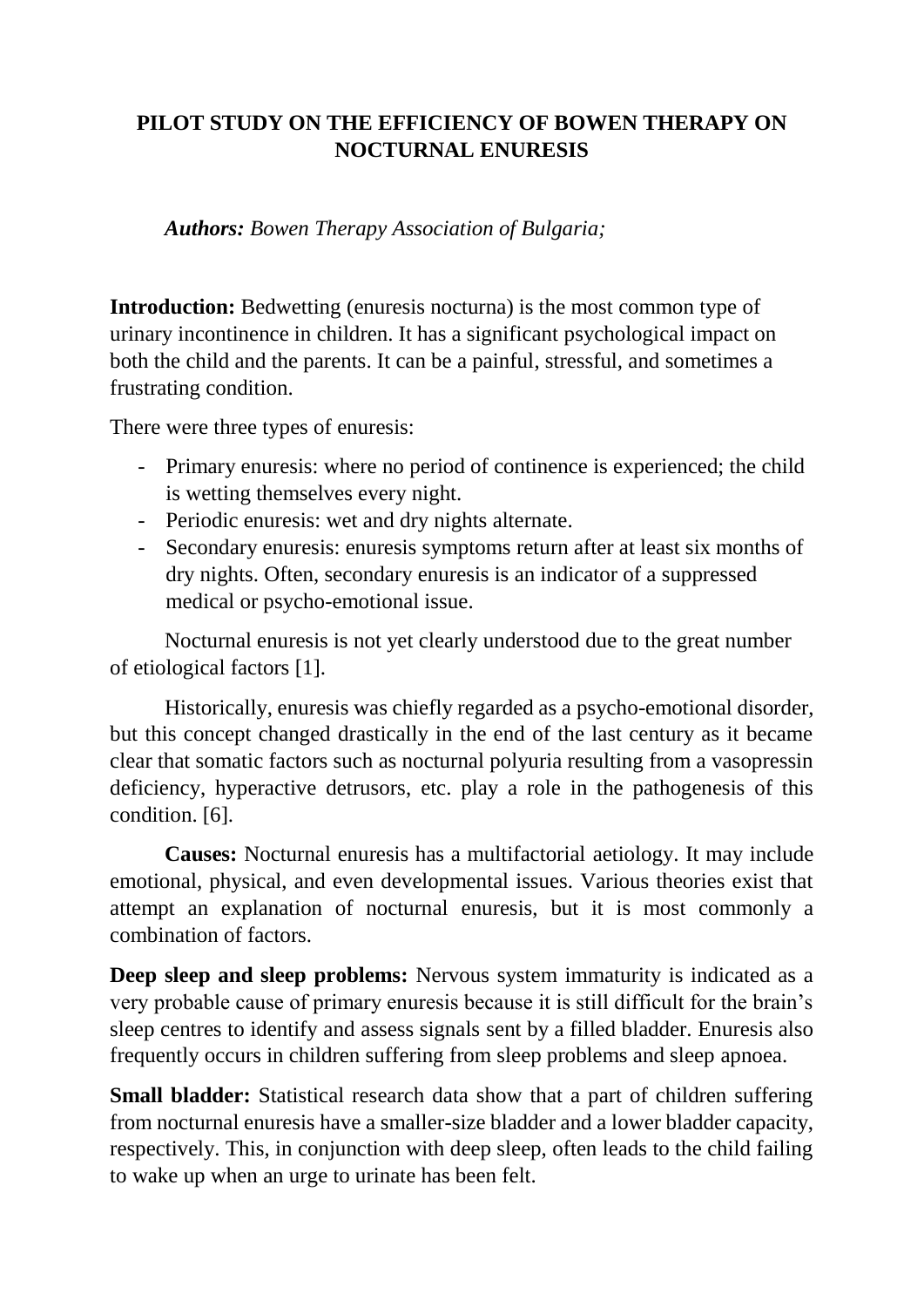**Psychological disorders:** Stress factors and events such as the parents divorcing, a new environment or home, the death of a relative or a pet, as well as any psychological trauma can trigger enuresis, especially secondary enuresis.

**Physiological disorders:** Enuresis can also be analysed in terms of a problem with waking when an urge to urinate is present. In healthy children, once the bladder reaches its full capacity, a sudden urge to urinate occurs that is inadequate in children with enuresis. EEG analyses of children with enuresis show that an inadequate change in sleep depth occurs, which is reflected by conventional polysomnographic technology [4]. It is still being researched as to whether these were cases of sleep disorder or deficiency in communication between the bladder and the cerebral cortex. Sleep phase disorders may lead to a change in physiological inhibitory signals to the bladder that have been observed in animal studies. This mechanism is also a likely factor in children with nocturnal enuresis or sleep apnoea.

**Familial predisposition:** If one parent has suffered from enuresis, the likelihood that his or her children suffer from it, too, is approximately 40%, and if both parents have had this problem, the likelihood increases to 75% [5]. Genetics and family environment were important factors that need to be considered.

**Congenital defects or medical conditions:** There is a medical explanation for the condition in fewer than 1% of children suffering from enuresis, such as urinary tract infections, abnormal innervation, diabetes, etc. Some congenital malformations of the spine, e.g. spina bifida, may also be related to nocturnal enuresis, which is often accompanied by daytime incontinence. Experts recommend MRI in order to rule out or confirm, respectively, other malformations of the spine [4].

Large intestine: Latent megacolon (distention of the intestinal wall) is often an undiagnosed cause of nocturnal enuresis.

**Insufficient production of antidiuretic hormone (ADH):** ADH (also known as arginine vasopressin) is a hormone secreted by the pituitary gland that regulates body water balance and is related to reverse flow of water into the kidneys, making them produce less urine. Under normal conditions, nocturnal secretion of arginine vasopressin is higher than daytime secretion. This results in a 50% reduction in the production of urine at night. Studies have shown that some children suffering from enuresis produce less ADH during the night, which leads to the creation of more urine while asleep [7]. This automatically increases the probability of bedwetting in such children.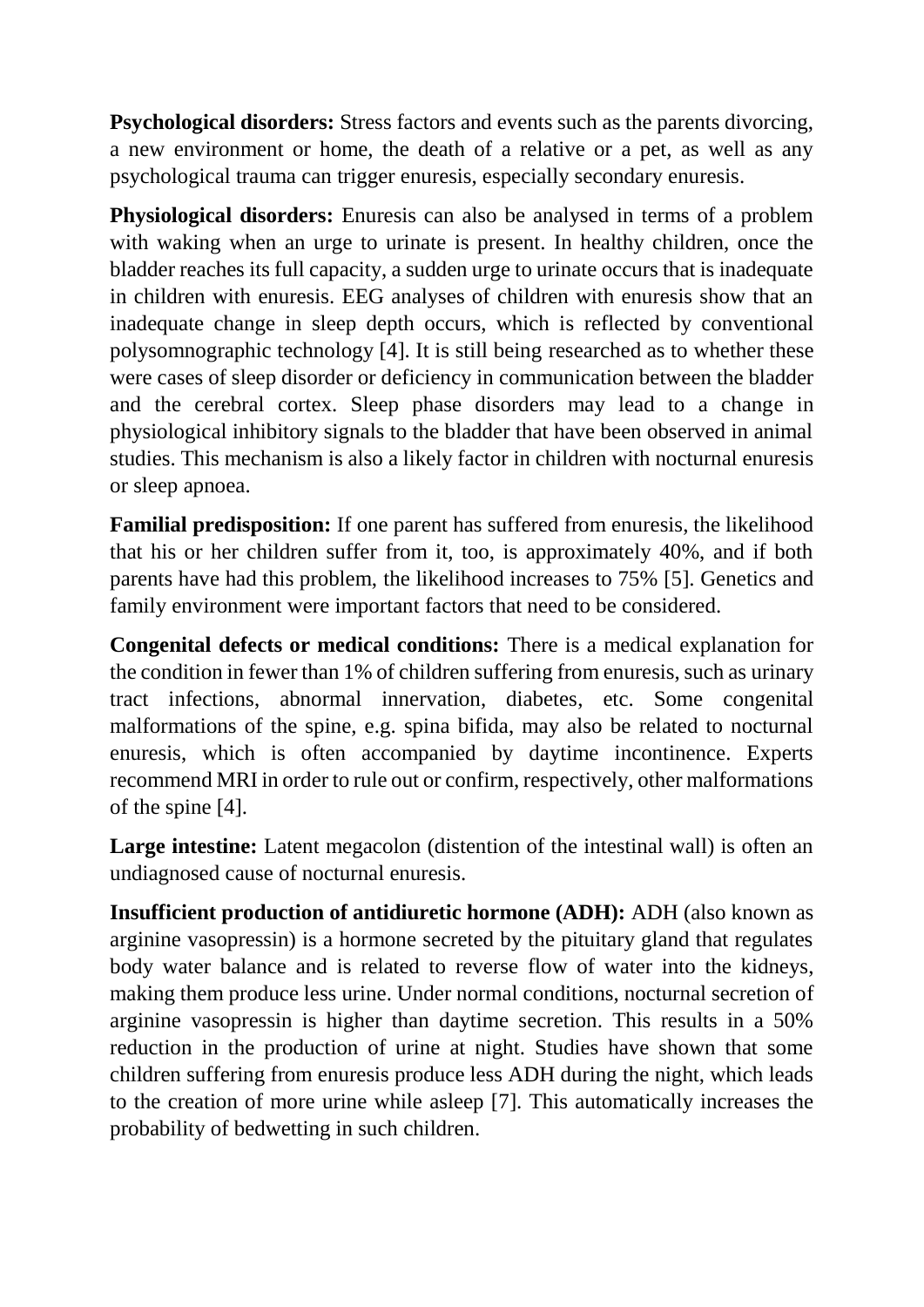**Increased production of prostaglandin and nitrous oxide (NO):** Some children with nocturnal enuresis have over 10-fold excess of the norm of nitrous oxide (NO). These children also have a 2-fold increase in their levels of prostaglandin. The high concentration of NO reduces ADH levels, which results in an increased night-time production of urine [5].

**Deficiency of Omega-3 fatty acids:** Omega-3 fatty acids play an important role in the development and function of the central nervous system and can be related to potential problems in its development, particularly the slow formation of continence reflexes. These fatty acids have been proven to impact the formation of the brain area that is responsible for urination control [5].

**Diet:** Some foods and foodstuffs can have an adverse effect. Children suffering from enuresis should avoid dairy products, apples and apple juice, carbonated drinks, excessive quantities of sugar products, and products that have undergone additional processing. It is recommended that the child drink alkaline water having a higher pH. [5]

**Enlarged tonsils:** It has been established that children with hypertrophic tonsils sleep markedly better in the postoperative period (after removal of the tonsils) and bedwetting episodes were gradually reduced and frequently discontinued. A survey of the study group comprising a total of 57 children shows that in the postoperative period 61.4% (35) of the children have no enuresis, 22.8% (13) have a decrease of enuresis, and 15.8% (9) have no change [2].

In most cases of children with enuresis, a combination of several of the abovementioned factors is established.

**Bowen Therapy:** The Bowen technique is a complementary manual modality where the focus is on stimulating the body's inner ability to self-regulate. The therapy originated in Australia and represents a unique form of neuro-muscular recovery. Throughout the application of osteopathic-type moves over key neuro-muscular and/or neuro-lymphatic points, the Bowen technique stimulates the self-



healing mechanisms in the body allowing it to achieve better homeostasis. The one thing that distinguishes the Bowen technique from other manual modalities is the use of mandatory therapeutic breaks within the session. These breaks are needed for the body to respond to the signals sent to the nervous system by the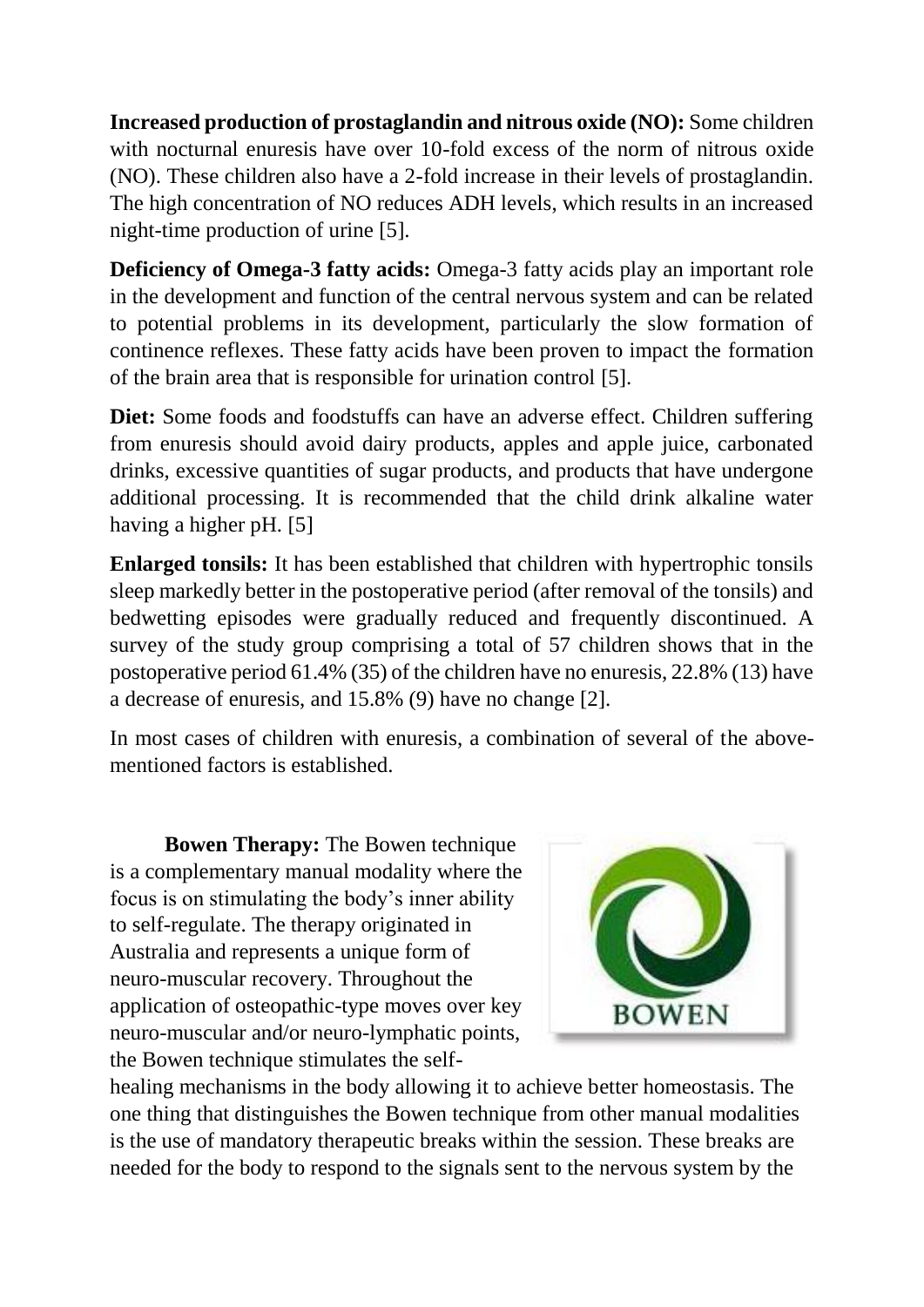Bowen moves. A major advantage of Bowen is the almost complete absence of contraindications and adverse side effects. It completely fulfills the basic principle in medicine – "Primum non nocere" – Do no harm above all.

Bowen therapy has a good clinical reputation for treating children with enuresis, but the mechanism of effectiveness is poorly understood. For this reason, the Bowen Therapy Association of Bulgaria has initiated a research study aiming to establish the quantitative effect of the severity of enuresis by means of Bowen therapy, by comparing the number of dry nights before and after treatment with Bowen.

## **Study objectives:**

- 1. Is the number of dry nights affected by the application of Bowen therapy?
- 2. Can a relationship be established between the number of parents the child lives with and the severity of occurrences?
- 3. Is there a relationship between the child's having siblings and the occurrence of nocturnal enuresis?
- 4. Is the occurrence of nocturnal enuresis connected to hereditary factors (parent or parents having this problem in the past)?
- 5. Is there a relationship between the manifestation of symptoms of nocturnal enuresis and attending kindergarten or school?
- 6. Is there a relationship between the type of childbirth (natural or C-section) and the severity of nocturnal enuresis?

**Materials and methods:** The study involved a total of 43 children aged up to and including 7 years of age. Children older than 7 were not included in the study because of the higher psycho-emotional component associated with the older age. Children having accompanying problems and conditions, e.g. autism, cerebral palsy, were also excluded from the survey. All children were subjected to Bowen therapy with a frequency of once per week. The results of every session were written down in a chart. The study only takes into consideration results collected up until the eighth session. More than eight sessions were conducted with some children, but in these cases any results after the eighth session were not taken into consideration in the study. All parents completed a questionnaire and have signed a declaration of consent. The data thus obtained were entered in the STATGRAPHICS program environment.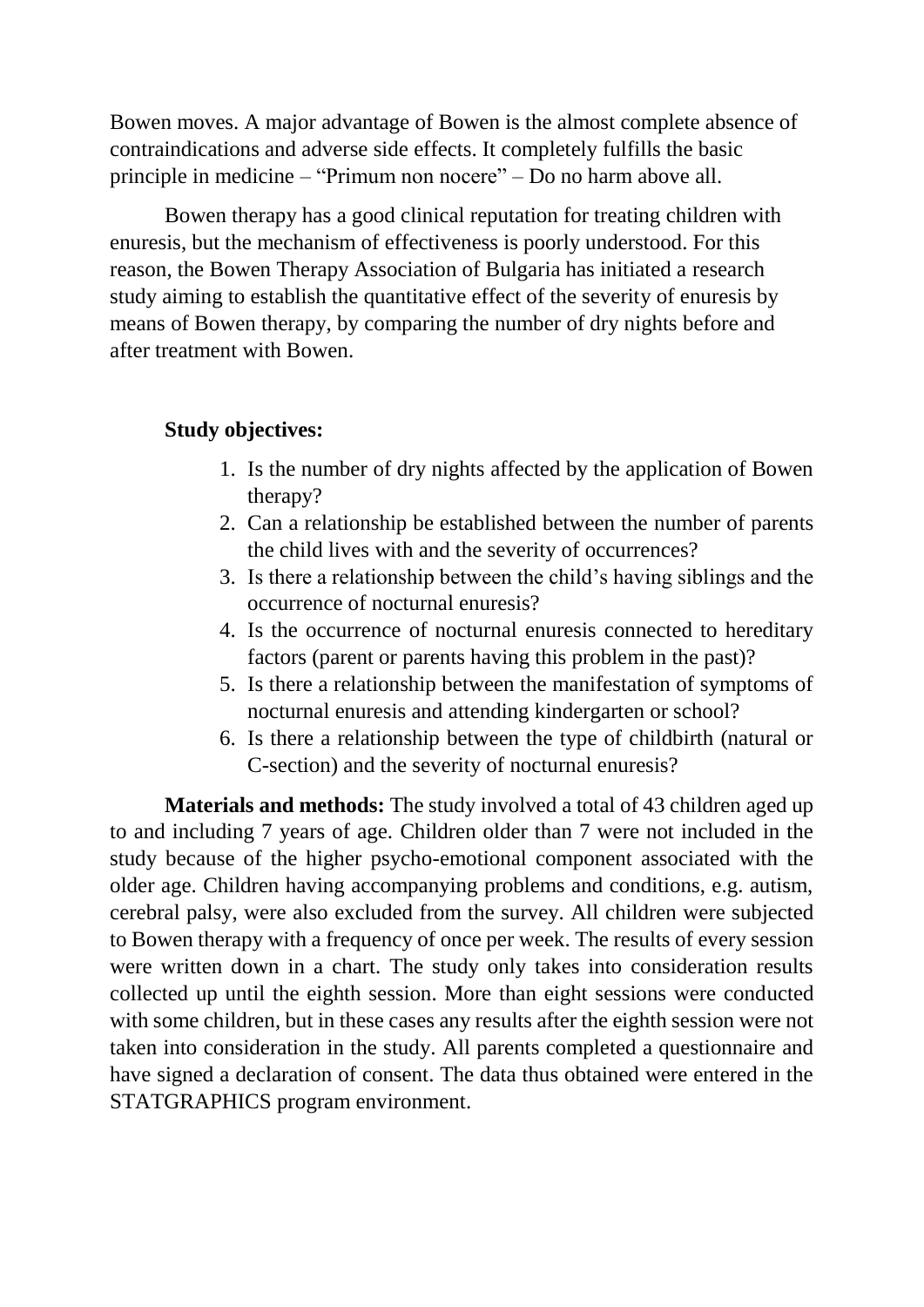**Assessment method:** All results have been graded. We have graded them on a scale of 0 to 6 according to the number of dry nights per week. The grades were as follows:

Grade 0: 0 dry nights per week Grade 1: 1 dry night per week Grade 2: 2 dry nights per week Grade 3: 3 dry nights per week Grade 4: 4 dry nights per week Grade 5: 5 or 6 dry nights per week Grade 6: 7 dry nights per week

To further facilitate and summarise the results, we grouped the children into four categories according to their grade and number of dry nights per week.

- Grade 0–2: children experiencing no or little improvement
- Grade 3–4: children experiencing a good, noticeable improvement
- Grade 5: children experiencing a very good improvement
- Grade 6: children experiencing an excellent improvement

**Results:** Several factors were observed in the study children that we considered may be related to the occurrence or severity of enuresis. These factors were as follows: attending kindergarten or school, intake of medications, medical history of a parent with enuresis in the past, childbirth type – natural or C-section, whether the child lives with one or both parents, whether the child lives with his or her biological parents, whether the child has any siblings, as well as the volume of water consumed during the day.

Following statistical processing of the data, multiple results were obtained. We have sought interconnectedness of the results obtained with the factors monitored. We have presented the results in charts and graphs.

I. Regarding the first objective of the study, a clear correlation was established between the parameters "number of Bowen procedures received" and "number of dry nights after the therapy".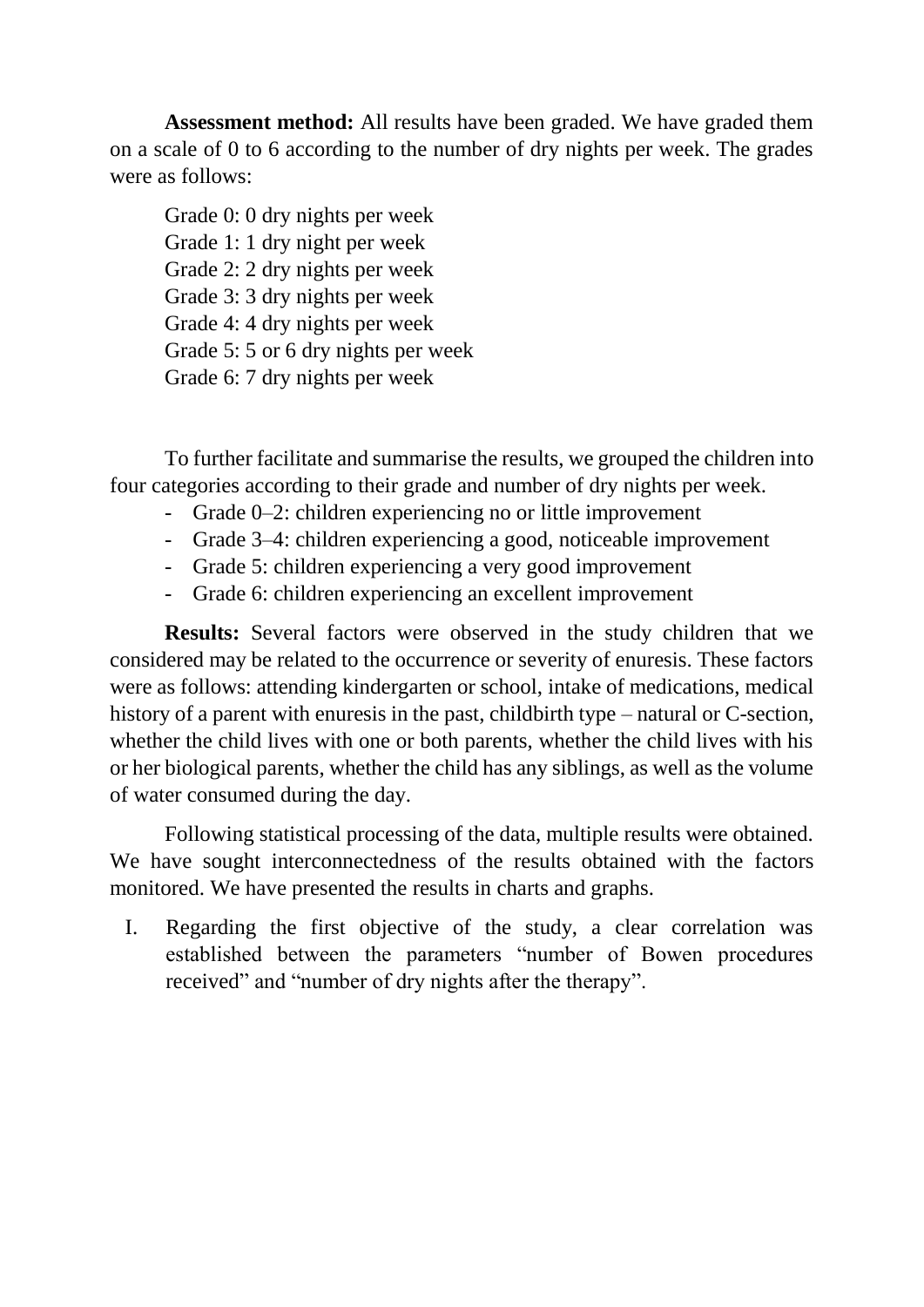| Number of  | Number of children before |       | Number of children before |       |
|------------|---------------------------|-------|---------------------------|-------|
| dry nights | and after therapy         |       | and after therapy in %    |       |
|            | <b>Before</b>             | After | <b>Before</b>             | After |
|            |                           |       | 20.94                     | 6.98  |
|            | 11                        |       | 25.58                     | 18.60 |
|            |                           |       | 18.60                     | 6.98  |
|            | 8                         |       | 18.60                     | 6.98  |
|            | 3                         |       | 6.98                      | 9.30  |
|            |                           |       | 9.30                      | 9.30  |
|            |                           |       |                           | 11.63 |
|            |                           |       |                           | 30.23 |

**Table 1** Change in the number of dry nights after the application of Bowen therapy

The data shows that the number of dry nights increased significantly after undergoing a course of Bowen therapy. There were no patients in the group of children before the therapy who reported 6 or 7 dry nights within the same week, which is understandable. On the other hand, after a course of Bowen therapy, a significant increase was observed in the percentage of children who had 6 and/or 7 dry nights within the same week.

Results have been analysed and compared to the grade and category, as follows:

Grade 6: 30.23% of children received a grade of 6, i.e. excellent effect (7 dry nights out of 7 per week). Prior the Bowen sessions, no children were reported by their parents to have zero days of bed-wetting, in contrast to after conclusion of the therapy, when 7 dry nights within the same week were reported in 13 children.

Grade 5: 20.93% of children have received a grade of 5, i.e. very good effect (5 or 6 dry nights per week). While the number of such children was 4 before the therapy, with no children reporting 6 dry nights, after the Bowen sessions, the number of children rose to 9, of whom 5 had 6 dry nights per week and 4 had 5 dry nights per week.

In view of the above, we see that 51.16% of all children with enuresis treated in the course of the study experienced an excellent or a very good effect from the Bowen sessions.

Grade 3–4: These were children experiencing a partial effect, i.e. 3 or 4 dry nights were reported per week. They make up 16.28% of the total number of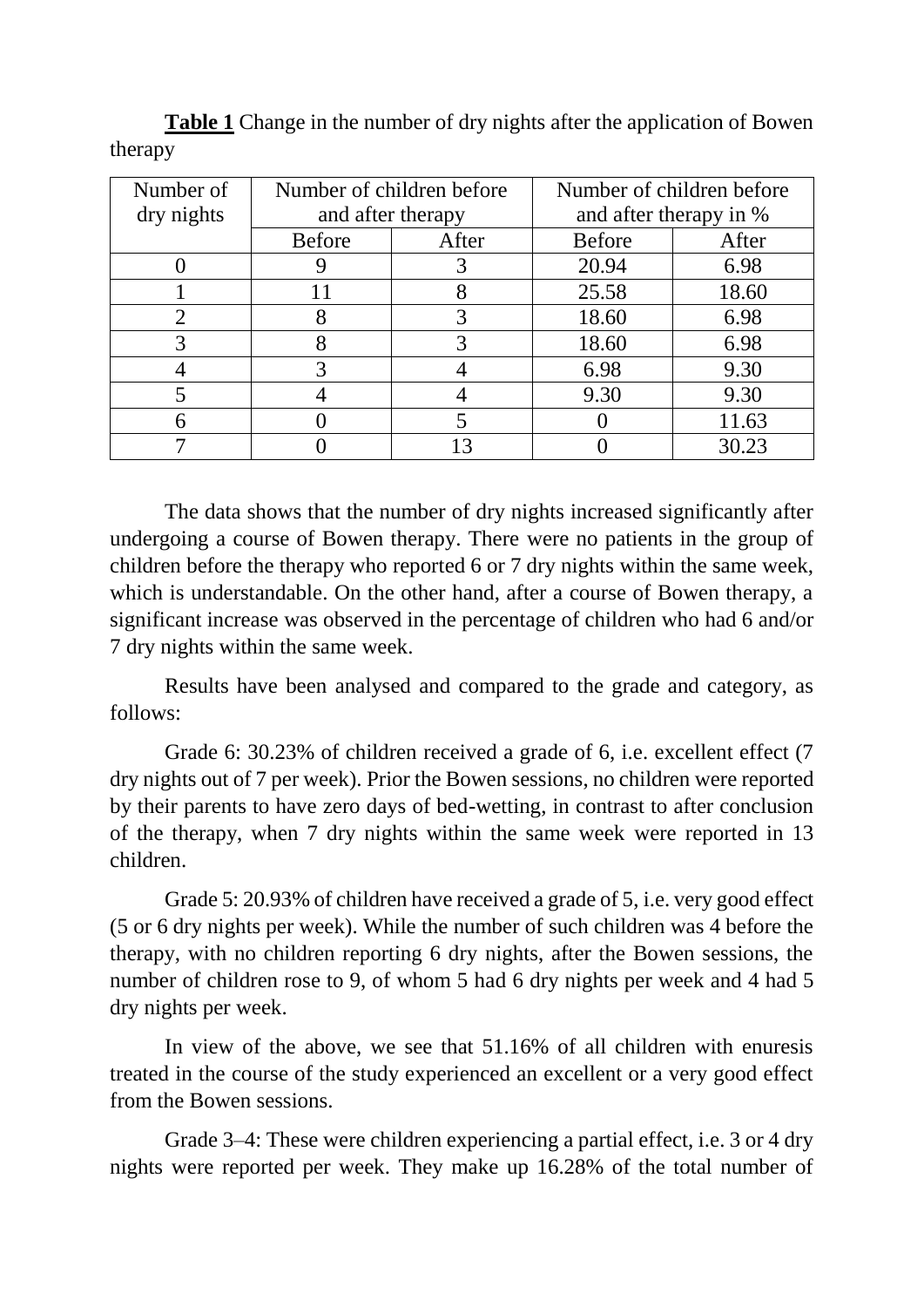participants. A total of 11 children were in this group before conducting Bowen therapy, while after completion of the course, there were 7.

Grade 0–2: This is the group of children experiencing little or no effect, where parents only reported one or two dry nights per week or no change at all. It makes up 32.56% of the total number of participants. The number of children before the Bowen sessions was 20, while after conducting the therapy course, the number dropped to 11.

II. The study's second objective was to try and establish a connection between the number of parents the child lives with and the severity of occurrences.

**Graph 1.** Results from the juxtaposition of the two variables: enuresis severity and number of parents in the family.



The study shows that, within the bounds of probability, the family environment has an effect on the results from the Bowen therapy expressed as a number of dry nights.

Due to the low number of children with one parent, no correlation was established between the variables. Therefore, in addition to the correlation analysis, a dispersion analysis was performed.

**Graph 1A.** Results from the juxtaposition of the two variables: enuresis severity and number of parents in the family.

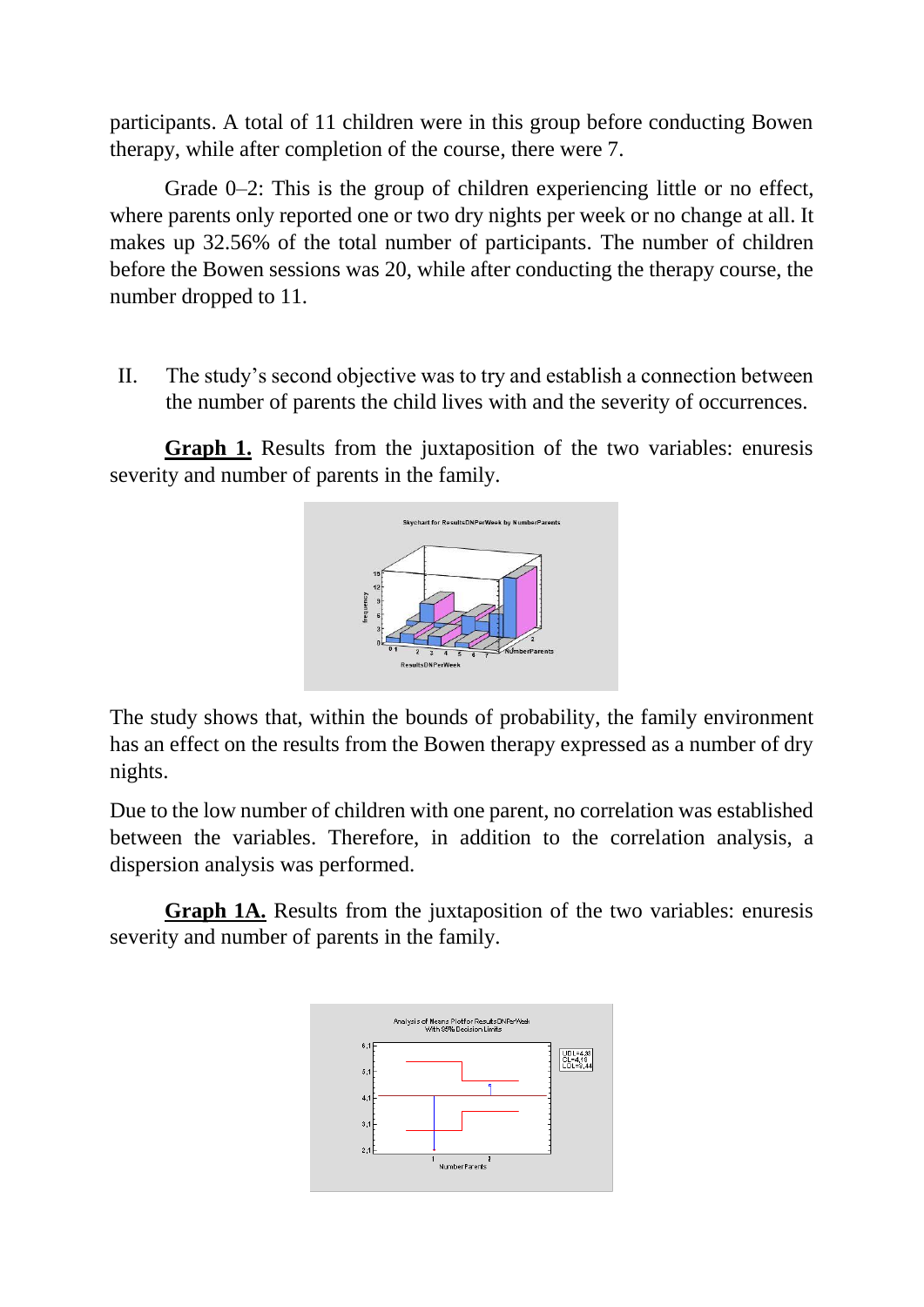Graph 1A demonstrates that the results obtained for children with one parent exceed the bounds of probability. On average, they have about 2 dry nights per week. In contrast, the mean number of dry nights approaches 5 in children with 2 parents. Because the probability bound is exceeded in children with one parent, it follows that the above factor does have an effect. The small representative sample, however, means that no firm conclusions can be drawn.

III. The third objective was to try and establish a relationship between the child having siblings and the occurrence of nocturnal enuresis.

**Graph 2.** Results from the juxtaposition of the two variables: enuresis severity and having siblings.



While searching for a correlation between the two variables – enuresis severity and having siblings, no dependence was established given the sample length. 19 of a total of 43 participating children had siblings. 5 children had siblings in the group of children experiencing no or an unsatisfactory effect. The number of children having siblings who have experienced a partial effect from the therapy is 3. In the children experiencing a positive outcome from the therapy, the number is 5, and in those experiencing excellent results (7 dry nights), 6 of the children had siblings.

IV. The fourth objective was to check if there is a relationship between the occurrence of nocturnal enuresis and hereditary factors.

**Graph 3.** Results from the processing of the two variables: enuresis severity and having parents with enuresis.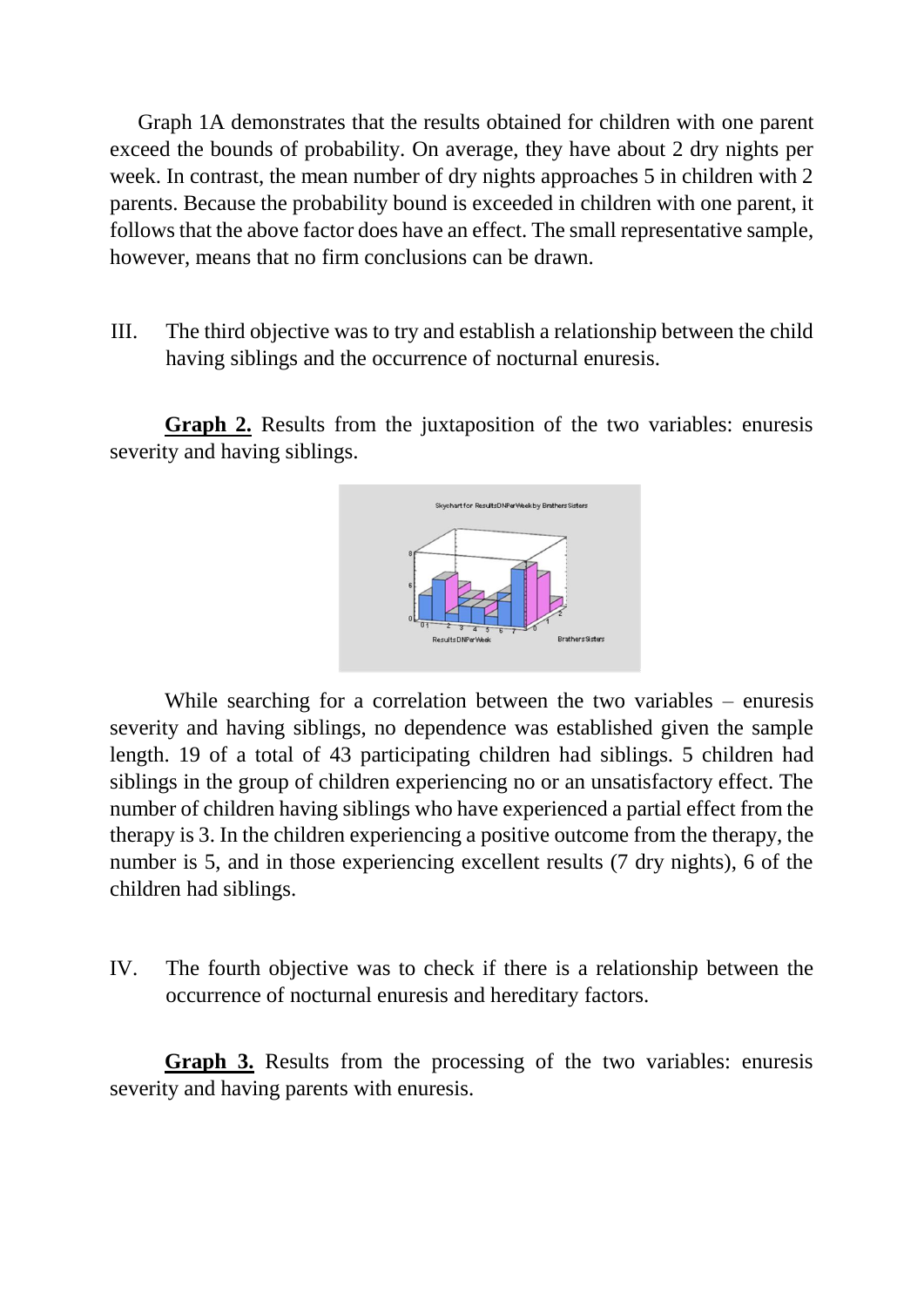

It is not possible to make an unambiguous inference from the sample data regarding the establishment of a significant difference in the effect from the sessions, taking into consideration family history i.e. having a parent with a history of enuresis, as well as a connection between the variables: enuresis severity and hereditary factors. The reviewed results show that there were children with family history who nevertheless received a grade of 5 or 6. The sample data is therefore insufficient to reach a generalised conclusion.

In children where neither parent reported enuresis in the past, the risk for occurrence of the condition is estimated to be 15%, whereas in families where one parent had enuresis in the past, the risk for children increases to 44%. Said risk increases to 75% for the next generation if both parents have a history of enuresis [7].

V. Is there a relationship between the manifestation of symptoms of nocturnal enuresis and attending kindergarten or school?

The group of children experiencing no improvement or a marginal improvement after the therapy contained a total of 14 children who attended kindergarten or school. The partial effect group included 7, whereas that of children experiencing a good or an excellent effect from the Bowen therapy included a total of 22 children. Each of the participating children attended kindergarten or school. Due to this characteristic, we were unable to establish a correlation between the two variables within this sample length.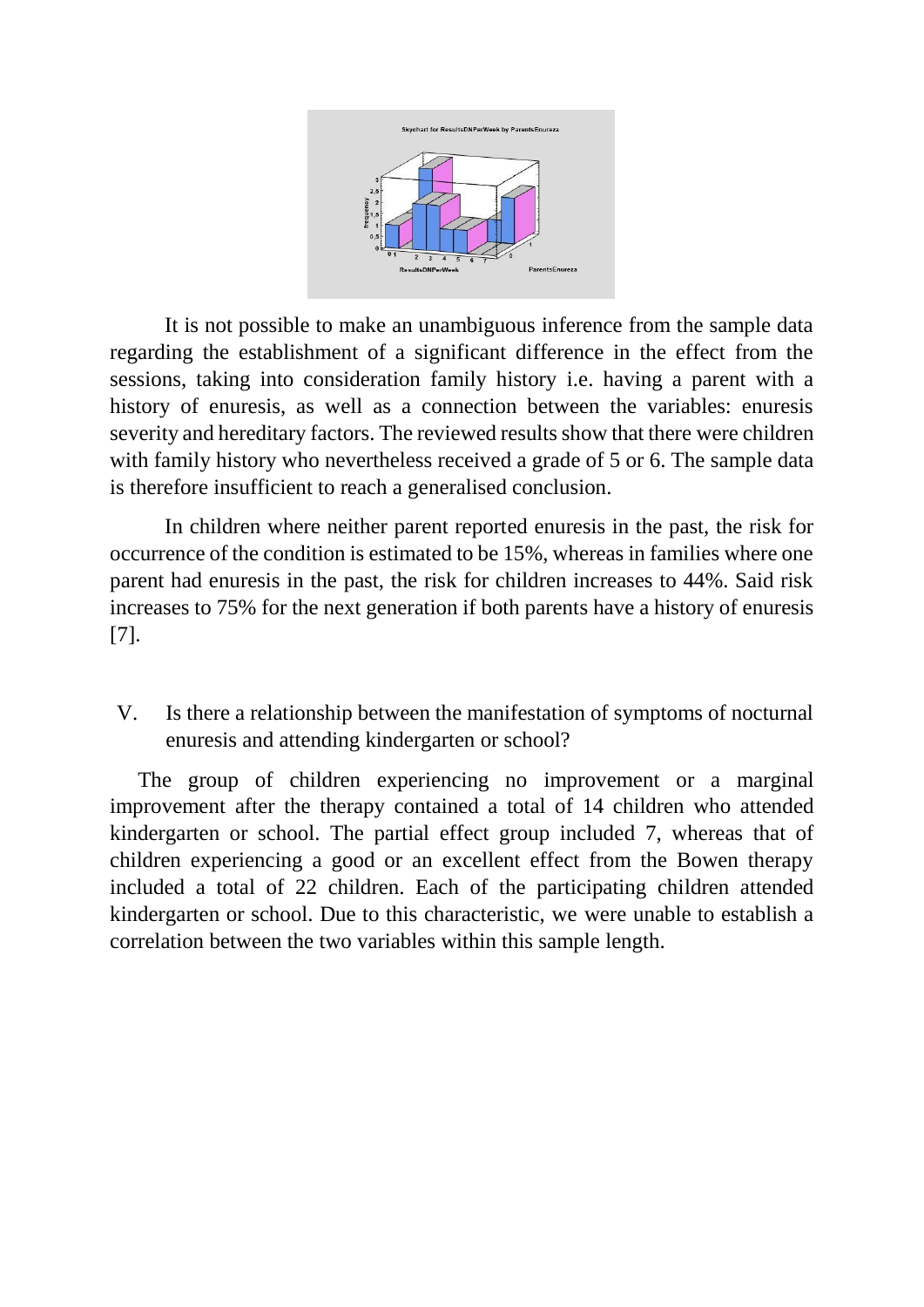**Table 2.** Data on juxtaposition of the two variables: number of dry nights and attending kindergarten/school

| Number of dry<br>nights | Kindergarten   | <b>School</b>  | <b>Total</b> |
|-------------------------|----------------|----------------|--------------|
| 0                       | 2              | 1              | 3            |
|                         | 4.65%          | 2.33%          | 6.98%        |
| $\mathbf{1}$            | 4              | 4              | 8            |
|                         | 9.30%          | 9.30%          | 18.60%       |
| $\overline{2}$          | $\overline{2}$ | 1              | 3            |
|                         | 4.65%          | 2.33%          | 6.98%        |
| 3                       | 3              | 0              | 3            |
|                         | 6.98%          | 0.00%          | 6.98%        |
| 4                       | $\overline{2}$ | $\overline{2}$ | 4            |
|                         | 4.65%          | 4.65%          | 9.30%        |
| 5                       | 3              | 1              | 4            |
|                         | 6.98%          | 2.33%          | 9.30%        |
| 6                       | 3              | $\overline{2}$ | 5            |
|                         | 6.98%          | 4.65%          | 11.63%       |
| 7                       | 6              | 7              | 13           |
|                         | 13.95%         | 16.28%         | 30.23%       |
| Total                   | 25             | 18             | 43           |
|                         | 58.14%         | 41.86%         | 100.00%      |

VI. Our last objective was to try and establish a connection between the type of childbirth (natural or C-section) and the severity of nocturnal enuresis.

**Graph 4.** Results from studying the relationship between the type of childbirth and the severity of nocturnal enuresis



Data analysis shows that no apparent connection can be established between the severity of the manifestation of enuresis in the studied children and the type of childbirth. Since there were too few children in the group born by Csection, no dispersion analysis was performed.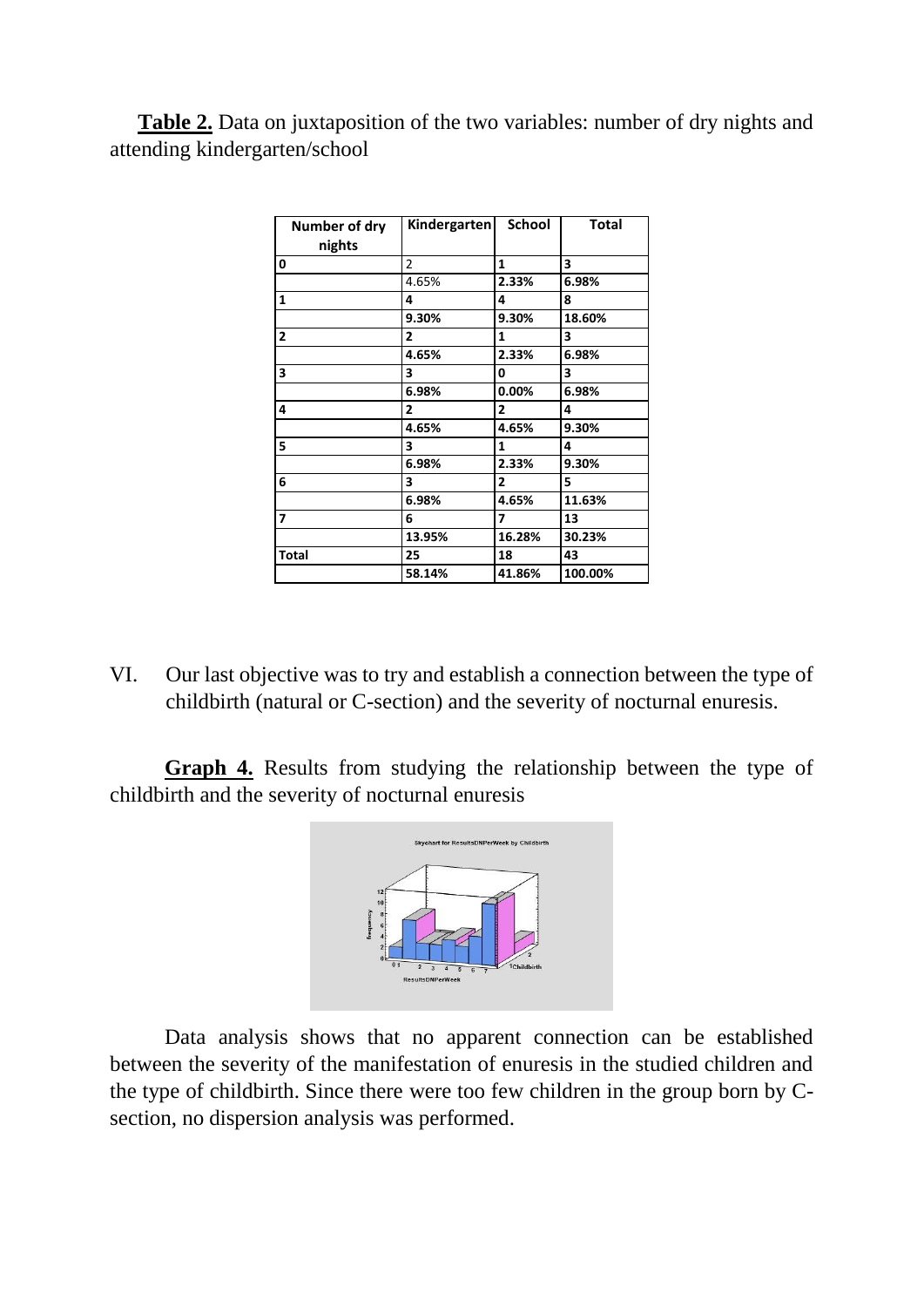Similarly, no inference can be formulated regarding the child's water intake and its effect on enuresis severity from the sample length.

Regarding the potential effects of medication, of all 43 studied children, 42 do not take any pharmacological medicine. Parents did not report any additional interventions such as massage, psychotherapy, councelling, ect. to have been performed either. It can therefore be concluded that the results shown were based solely on the Bowen sessions conducted. No inference can be made about the impact (positive or negative) of Bowen procedures on any potential pharmacological interventions due to none being present in this sample or the control group.

## **Summary:**

A total of 13 children, who had undergone a total of 78 sessions, or an average of 6 visits per child, had a grade of  $6$  – experiencing an excellent effect from the therapy (7 dry nights).

The group of 6 dry nights included 5 children who had undergone a total of 29 procedures, which is an average of 5.8 sessions per child.

The group of 5 dry nights included 4 children who had undergone a total of 22 sessions, the mean number of visits per child being 5.5.

In the group of 4 dry nights, the partial effect group, a total of 23 sessions were conducted, amounting to 5.75 visits per child after averaging.

In the group of 3 dry nights, the mean number of sessions per child is 6.3 (3 children with a total of 19 visits).

In the group of 2 dry nights  $-5.66$  sessions per child (3 children with a total of 17 visits).

The group of 1 dry night included a total of 8 children and 45 visits, where the number of sessions per child is 5.6 after averaging.

There were a total of 3 children for whom the number of dry nights within the same week was 0, with 22 sessions conducted for the group, which is an average of 7.3 sessions per child.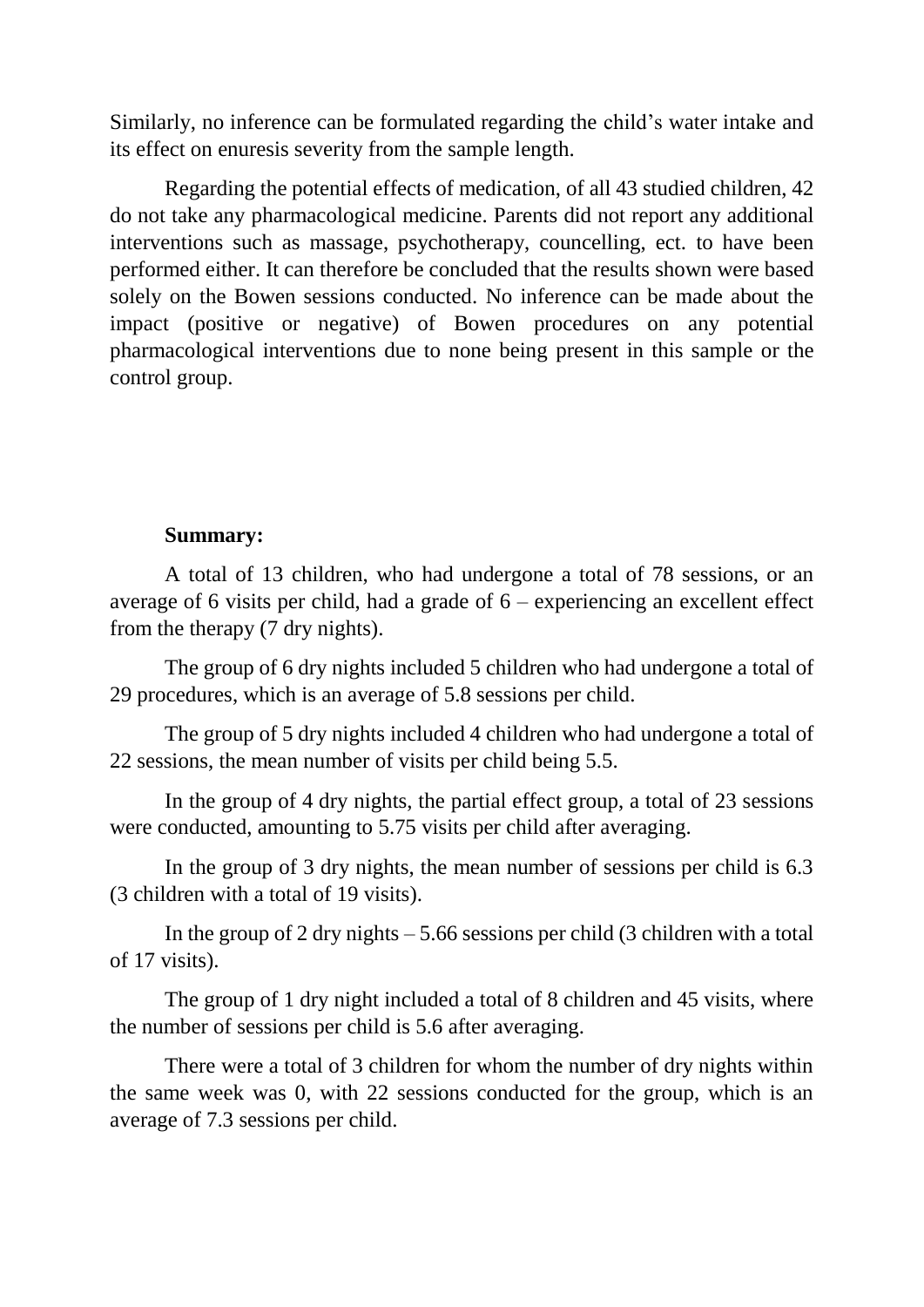**Discussion:** If the children included in the study were put into three groups:

- Group One: 0 to 4 dry nights
- Group Two: 5 to 6 dry nights
- Group Three: 7 dry nights,

It is immediately evident that a significant reduction has occurred in the children from the first group after receiving Bowen therapy and, in addition, that there were now children with 6 or 7 dry nights per week, whereas no such children were present prior to applying Bowen therapy.

**Table 3** Results expressed as number of dry nights – before and after the application of Bowen therapy

| Number of  | Number of children before |       | Number of children before |       |
|------------|---------------------------|-------|---------------------------|-------|
| dry nights | and after therapy         |       | and after therapy as %    |       |
|            | <b>Before</b>             | After | <b>Before</b>             | After |
| $() - 4$   |                           |       | 90.7                      | 48.84 |
| $5 - 6$    |                           |       | 93                        | 20.93 |
|            |                           |       |                           |       |

The number of children in the group reporting 0 to 4 dry nights per week has been halved after Bowen therapy. In parallel with this, the number of children with 5–6 dry nights per week had tripled. Before applying Bowen treatment, no children had been registered with 7 dry nights, unlike post-therapy reports which put 30.23% of participating children in this group. The results chart can also be presented in the following graphs:



**Graph 5.** Number of dry nights as percentage – before receiving Bowen therapy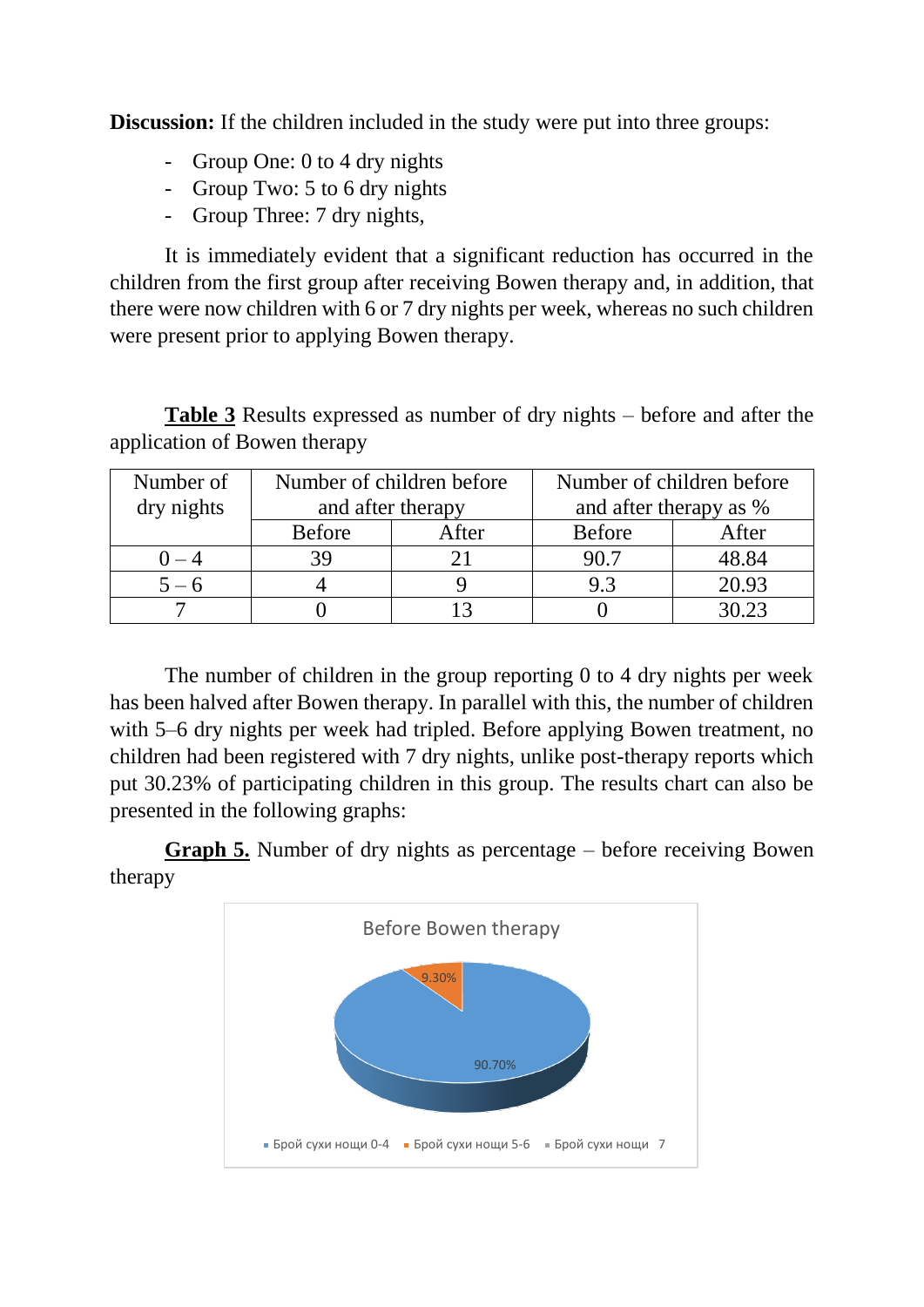

**Graph 6.** Number of dry nights as percentage – after the application of Bowen therapy

Thorough knowledge of the pathophysiology of the condition is important for making a diagnosis and applying the respective etiological treatment. Furthermore, the etiological cause for the occurrence of enuresis would provide an explanation as to why a part of the children experienced no effect or the effect was insignificant or partial.

This study does not investigate whether children graded 0–2 may have hormonal or other medical reasons for enuresis.

**Conclusion:** The study results show that Bowen therapy can successfully be included in the treatment plan for children with enuresis. Over 50% of all children with enuresis treated in the study experienced an excellent or a very good effect from the Bowen sessions (6 or 7 dry nights per week). Prior to commencing Bowen sessions, 83.72% of the children participating in the study had three or less dry nights per week. This percentage reduced to 39.54%, after eight Bowen sessions.

It should be mentioned that there were children accomplishing an excellent effect after a larger number of Bowen sessions, but the sample in this study and the percentage values and results cited were only based on the first 8 Bowen sessions.

It has been demonstrated that family environment has an effect on the results from the Bowen therapy expressed as a number of dry nights. Despite differences in the number of children having one parent and children having two